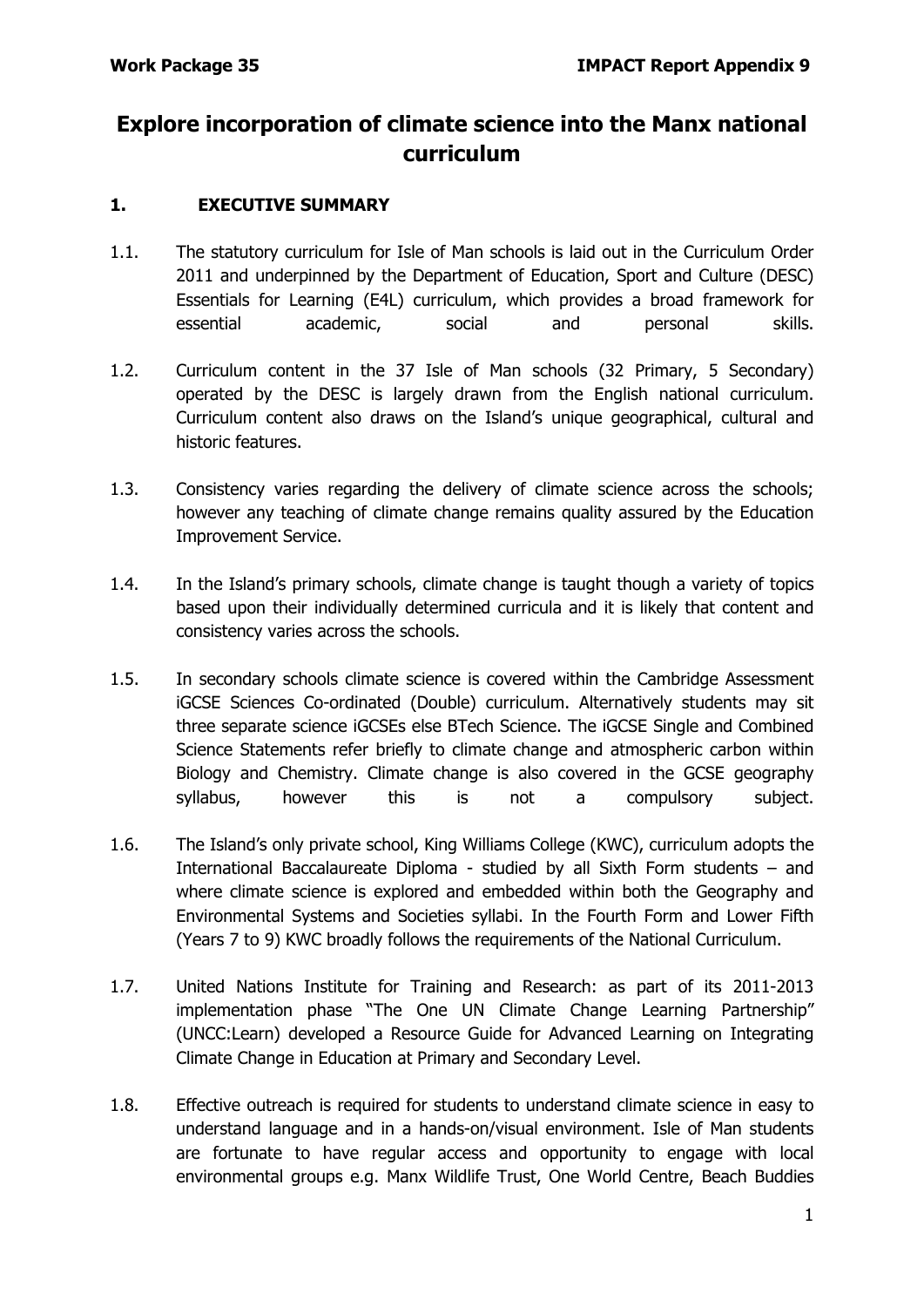etc. Bringing the science to life within the fabric of the school/learning environment is also useful e.g. Queen Elizabeth  $2^{nd}$  (QEII) high school biomass boilers, solar panels, making sustainable clothing etc.

- 1.9. Climate change is a pervasive phenomenon that requires a multidisciplinary approach i.e. permeation across all areas of the curriculum so that it becomes natural and less daunting. For example, not just restricted to science or geography lessons but in home economics (change in food production, supply and diet), PSE (personal and social impact and concerns), language (mass migration), art (changing landscape) etc.
- 1.10. E4L provides flexibility to weave climate science through all elements of teaching however iGCSE appears to confine material to biology and chemistry.
- 1.11. Going forward, DESC plans to produce, in collaboration with DEFA, Manx Climate Science guidance pdf documents for all schools that are aligned to the UN Sustainable Development Goals (SDGs). DESC will also approach all Isle of Man primary and secondary Head teachers by the end of Jan 2020, to further discuss how climate science can be covered consistently.

## **2. SUMMARY OF FINDINGS**

#### **Current Provision for Climate Science on Isle of Man in the Department of Education Sport & Culture's (DESC) School Curricula**

- 2.1. The statutory curriculum for Isle of Man schools is laid out in the Curriculum Order 2011 and underpinned by the Department of Education, Sport and Culture (DESC) Essentials for Learning (E4L) curriculum, which provides a broad framework for essential academic, social and personal skills.
- 2.2. Curriculum content in the 37 Isle of Man schools (32 Primary, 5 Secondary) operated by the DESC is largely drawn from the English national curriculum. Curriculum content also draws on the Island's unique geographical, cultural and historic features, particularly in primary schools where the curriculum delivery is largely devolved to Head teachers.
- 2.3. DESC school curricula is non-prescriptive and delegated to Head teachers, as such teaching staff have the freedom to deliver lessons relevant to the needs and interests of pupils in each school community. However, it also means that consistency varies regarding the delivery of climate science across the schools on the Island. Any teaching of climate change remains Quality Assured by the Education Improvement Service (in the absence of OFSTED in reporting in the Isle of Man).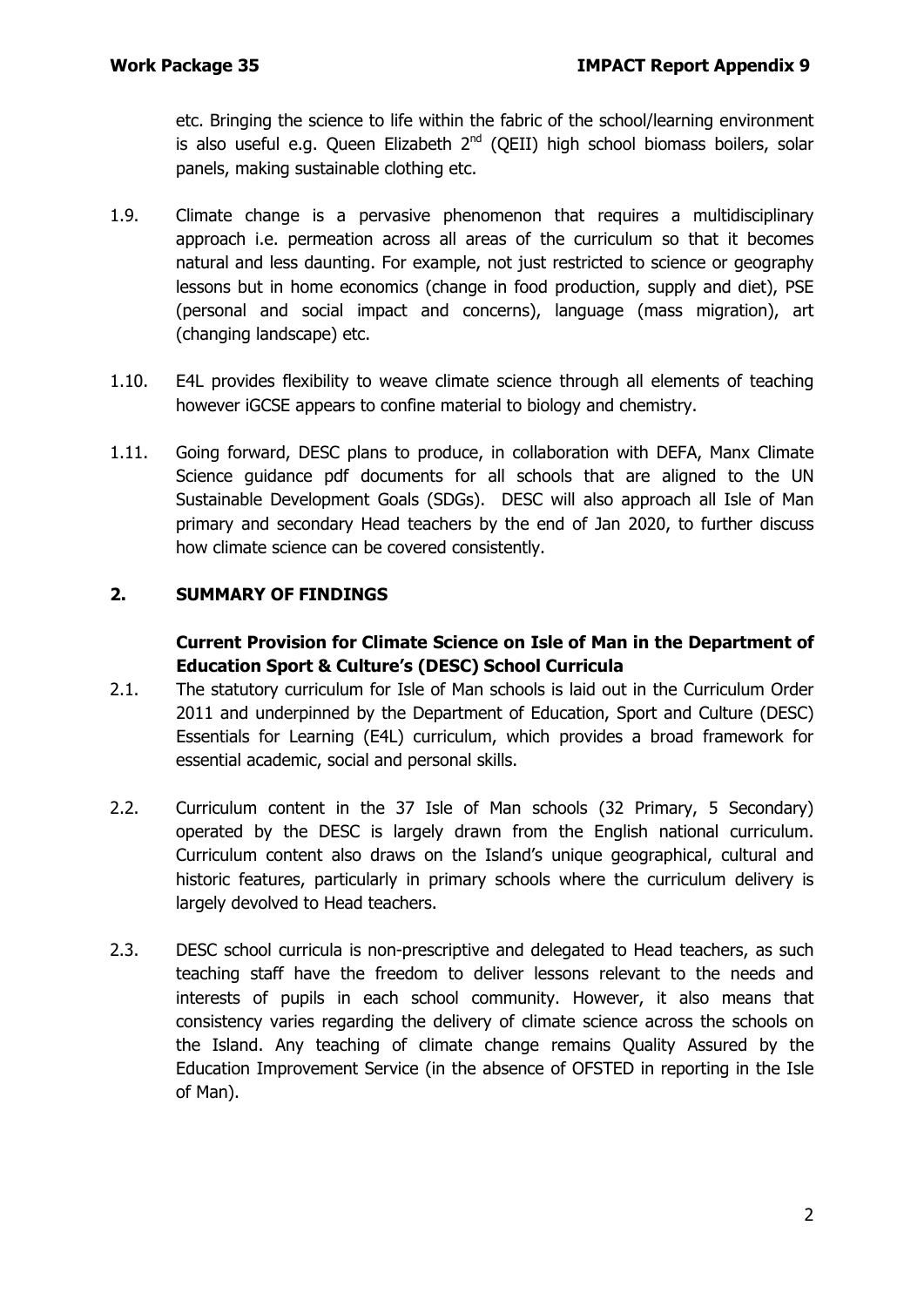- 2.4. DESC's E4L approach aims to encourage the development of the well-rounded child by teaching through the 'six  $Rs' -$  readiness, relationships that are positive, resourcefulness, resilience, remembering skills and reflectiveness.
- 2.5. E4L's aspirations are shown in Figure 1:



Figure 1: E4L's Aspirations.

2.6. This review identified that the teaching of climate science and/or change was not referenced within the Isle of Man curriculum statement. Following a consultation with DESC Educational Improvement Services, the E4L framework ["Responsible and](https://e4l.sch.im/pages/index/view/id/6/Responsible%20and%20Aware%20Individuals)  [Aware Individuals"](https://e4l.sch.im/pages/index/view/id/6/Responsible%20and%20Aware%20Individuals) (E4l.sch.im, 2019)was updated on 12 September 2019 to incorporate the following reference:

> "As UNESCO Biosphere Partners, all schools are engaged in making their environmental impact positive where possible and, as part of this, teach climate science and the importance of Climate Change to our young people at all ages."

2.7. DESC must, by order, prescribe a curriculum which must be provided for all registered pupils of compulsory age at maintained schools. Within the draft [Education Bill 2019,](https://consult.gov.im/education-and-children/the-new-education-bill/supporting_documents/EducationBill2019.pdf) which will replace the current Education Act 2001, the curriculum provided for maintained schools is as extracted below: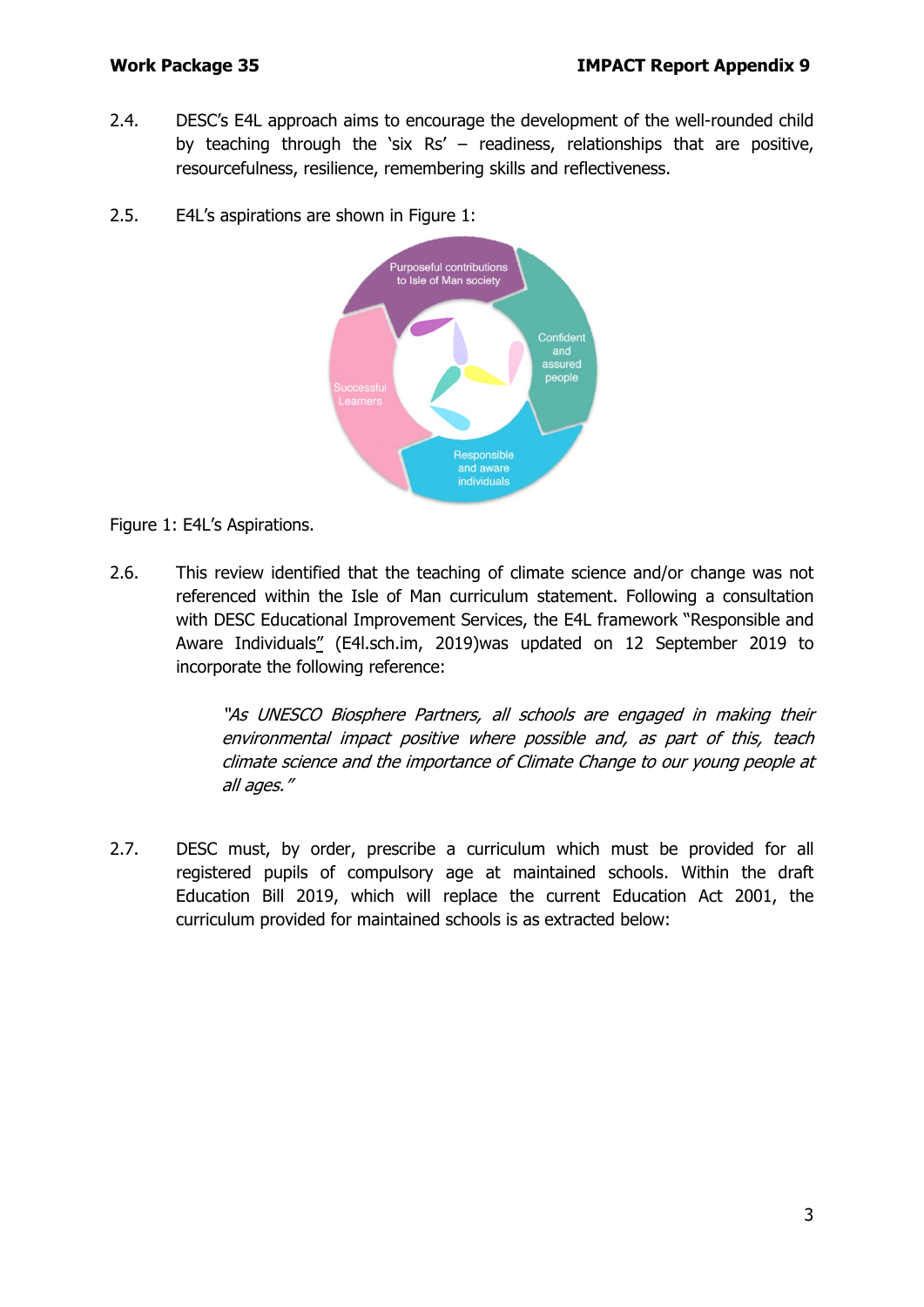#### 29 The curriculum

The Department must by order prescribe a curriculum which must be  $(1)$ provided for all registered pupils of compulsory school age at maintained schools.

Tynwald procedure - laying only

- $(2)$ The curriculum must, in particular,
	- include education in religion, ethics and values, avoiding  $(a)$ proselytising for any particular religion or religious approach;
	- include education in Manx culture (including history and  $(b)$ language);
	- include age-appropriate education about sex and relationships,  $(c)$ health and lifestyle, and economic and other wellbeing; and
	- include opportunities for physical education (including games  $(d)$ and sports).
- $(3)$ The curriculum may include arrangements for,  $-$ 
	- $(a)$ regular assessments, and
	- $(b)$ access to public examinations, or participation in the attainment of qualifications, provided in the Island and elsewhere.
- The curriculum may include modifications and exceptions for pupils  $(4)$ with additional educational needs.
- Before making an order under subsection (1) the Department may  $(5)$ consult any persons it considers appropriate.
- 2.8. Whilst the teaching of climate science is not specifically referenced within the curriculum extract above it could arguably be captured within  $2(c)$  under "*economic* and other wellbeing" which is closely aligned to E4L's "responsible and aware individuals", but a more specific reference to climate change and environmental sustainability would be necessary to clearly identify the requirement.
- 2.9. This report aims to review, document and assess current and planned provision of climate science within Isle of Man curricula/programmes. DESC invited primary Head teachers to provide evidence to inform the Climate Emergency Consultative Transformation Team (CECTT) and, as such, engage in shaping the curricula in the area of climate science in Isle of Man. Feedback was received from 18 primary schools (58%) and included examples of where climate change is explicitly included in their bespoke curriculums (including E4L). Curricula used includes:
	- International primary curriculum.
	- Cornerstones Education.
	- Plan Bee.
	- Global Learning Goals.
	- Philosophy for Children (P4C).
	- Self-organised learning environments (SOLE).
	- Eco-Schools.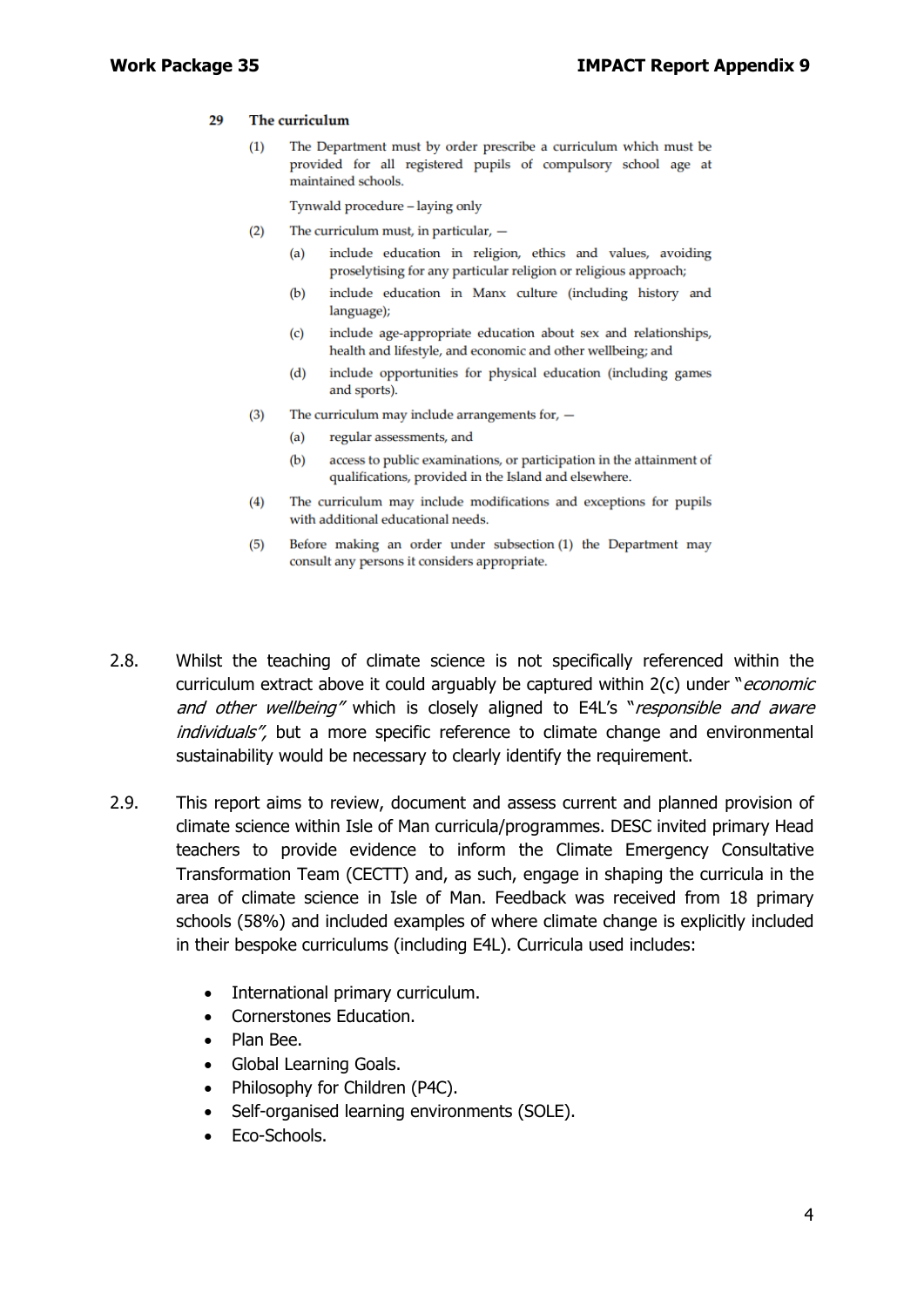- 2.10. A list of climate change themes, delivered in primary schools through the frameworks highlighted above, are listed in Annex A. Feedback from primary schools also cited the external organisations they work with in order to effectively deliver learning aims as well as provide relevant extracurricular activities, including:
	- Beach Buddies.
	- Manx Wildlife Trust.
	- Manx Whale and Dolphin Watch.
	- Manx Birdlife.
	- Eco Clubs.
- 2.11. Provision of climate science teaching in secondary schools is as contained in the iGCSE curriculum (as referenced below).
- 2.12. There is no specific curriculum for Isle of Man secondary schools as, under legislation, schools develop their own curricula within the parameters of the 2011 Curriculum Order (extract above). Climate science provision within DESC Secondary Schools for KS4 falls within the [Cambridge Assessment iGCSE Sciences Co-ordinated](https://www.cambridgeinternational.org/programmes-and-qualifications/cambridge-igcse-sciences-co-ordinated-double-0654/)  [\(Double\)](https://www.cambridgeinternational.org/programmes-and-qualifications/cambridge-igcse-sciences-co-ordinated-double-0654/) curriculum. Alternatively students may sit three separate science iGCSEs else BTech Science. The iGCSE Single and Combined Science Statements relating to climate change or atmospheric carbon within Biology and Chemistry are as shown in Table 1:

|                  | <b>CORE</b>                                                                                                                                                                                                                                                                                                                                                                               | <b>SUPPLEMENT</b>                                                                                                                                                                                                          |
|------------------|-------------------------------------------------------------------------------------------------------------------------------------------------------------------------------------------------------------------------------------------------------------------------------------------------------------------------------------------------------------------------------------------|----------------------------------------------------------------------------------------------------------------------------------------------------------------------------------------------------------------------------|
| <b>Biology</b>   | <b>Describe</b><br>the carbon<br>cycle,<br>limited<br>to<br>photosynthesis,<br>respiration,<br>feeding,<br>decomposition,<br>fossilisation<br>and<br>combustion; and<br>List the undesirable effects of<br>deforestation<br>as<br>an<br>example of<br>habitat<br>destruction, to include<br>extinction, loss of soil,<br>flooding and increase<br>of carbon dioxide in<br>the atmosphere. | <b>Discuss</b><br>effects<br>the<br><b>of</b><br>the<br>combustion<br><b>of</b><br>fossil<br>fuels and the cutting<br>down of forests on the<br>carbon<br>and<br>oxygen<br>dioxide<br>concentrations<br>in the atmosphere. |
| <b>Chemistry</b> | State that carbon dioxide and<br>methane<br>are                                                                                                                                                                                                                                                                                                                                           | <b>State</b><br>that<br>increased<br>concentrations<br><b>of</b>                                                                                                                                                           |
|                  | greenhouse gases.                                                                                                                                                                                                                                                                                                                                                                         | greenhouse<br>gases                                                                                                                                                                                                        |
|                  |                                                                                                                                                                                                                                                                                                                                                                                           | enhanced<br>an<br>cause<br>effect,<br>greenhouse                                                                                                                                                                           |

|  |  | Table 1: The iGCSE Single and Combined Science Statements relating to climate change. |  |  |
|--|--|---------------------------------------------------------------------------------------|--|--|
|  |  |                                                                                       |  |  |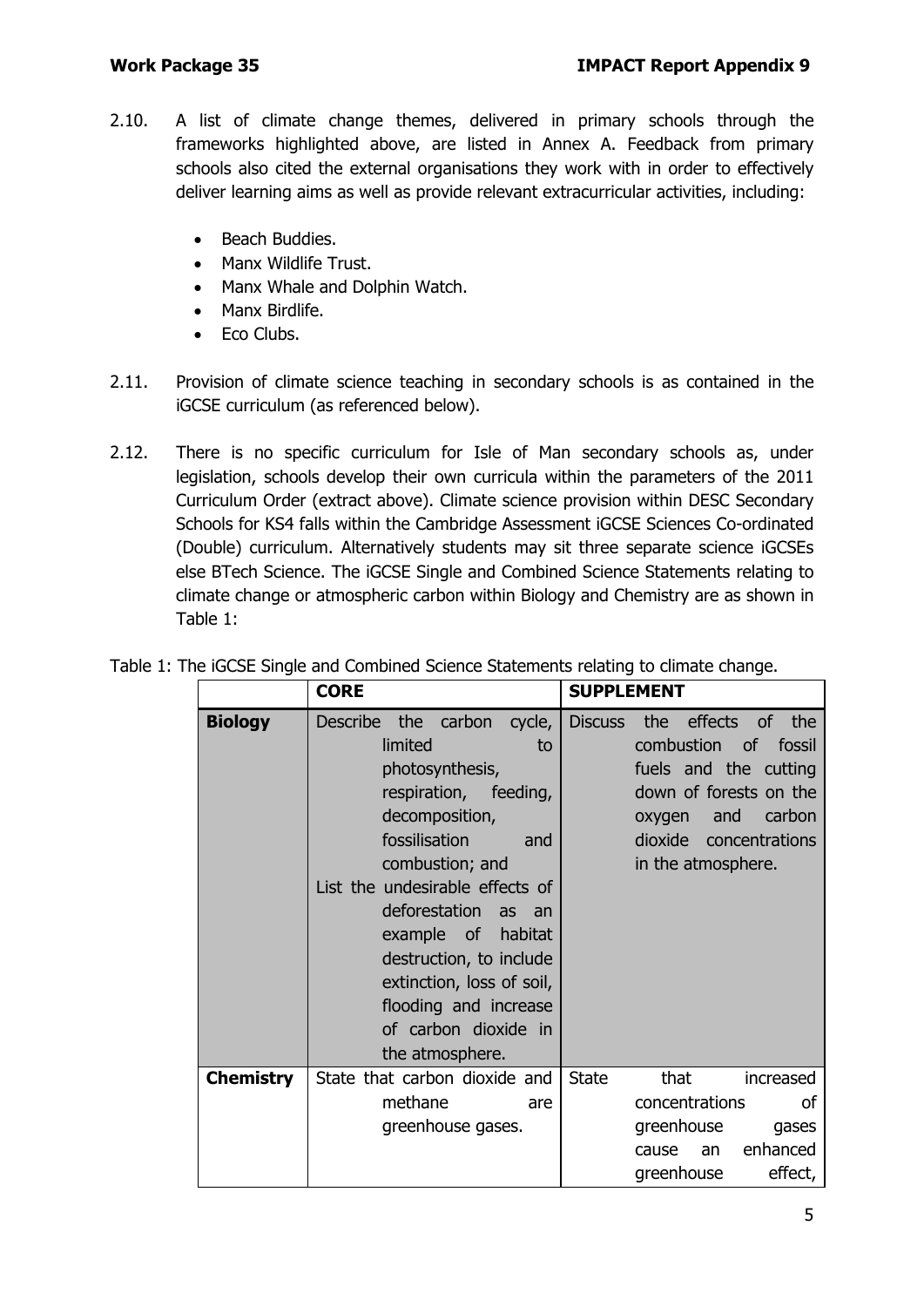|  | which may contribute<br>to climate change. |
|--|--------------------------------------------|
|  |                                            |

- 2.13. Whilst the science specification statements provide an example of where most students would receive some teaching directly in relation to climate science, elements are also contained within the [Geography syllabus](https://www.cambridgeinternational.org/Images/414139-2020-2022-syllabus.pdf) at GCSE. Science is compulsory at KS4 (age 14-16) however Geography is not.
- 2.14. In March 2019, four Oxford school girls started a petition to make climate change a "core part" of the national curriculum. The petition recognises that climate change is already part of the science and geography curriculum in England, but that the students felt they had had very little opportunity to learn about climate change. It is difficult to quantify what, how much, when and where it is taught and will likely vary from school to school.
- 2.15. Independent education in the Isle of Man is provided by King William's College and the Buchan School (together "KWC"). The delivery of climate change in KS3 (11-14) and KS5 in KWC are discussed in the following section. Note the evidence gathered is largely subjective as a thorough review of individual schemes of work is likely required which has not been possible under the current time constraints.

#### **Current Provision for Climate Science on Isle of Man Independent Schools Curricula**

- 2.16. KWC's curriculum adopts the [International Baccalaureate Diploma](https://www.kwc.im/uploads/ib-guide-2020.pdf) studied by all Sixth Form students – and where climate science is extensively explored and embedded within both the Geography and Environmental Systems and Societies syllabi. In the Fourth Form and Lower Fifth (Years 7 to 9) KWC broadly follows the requirements of the National Curriculum.
- 2.17. In KWC climate science is taught in both the formal curriculum and in ad-hoc school projects and activities.
- 2.18. The International Baccalaureate is predominately project based. The international nature of the curriculum considers global environmental issues across a number of subject areas.
- 2.19. "Go Zero" concepts are also supported in subjects such as Design and Technology, Biology, Physics and Sports, Exercise and Health Science etc.
- 2.20. Lower school collaborative science project includes a review of the impact of current energy sources on the environment and considers alternative sustainable sources.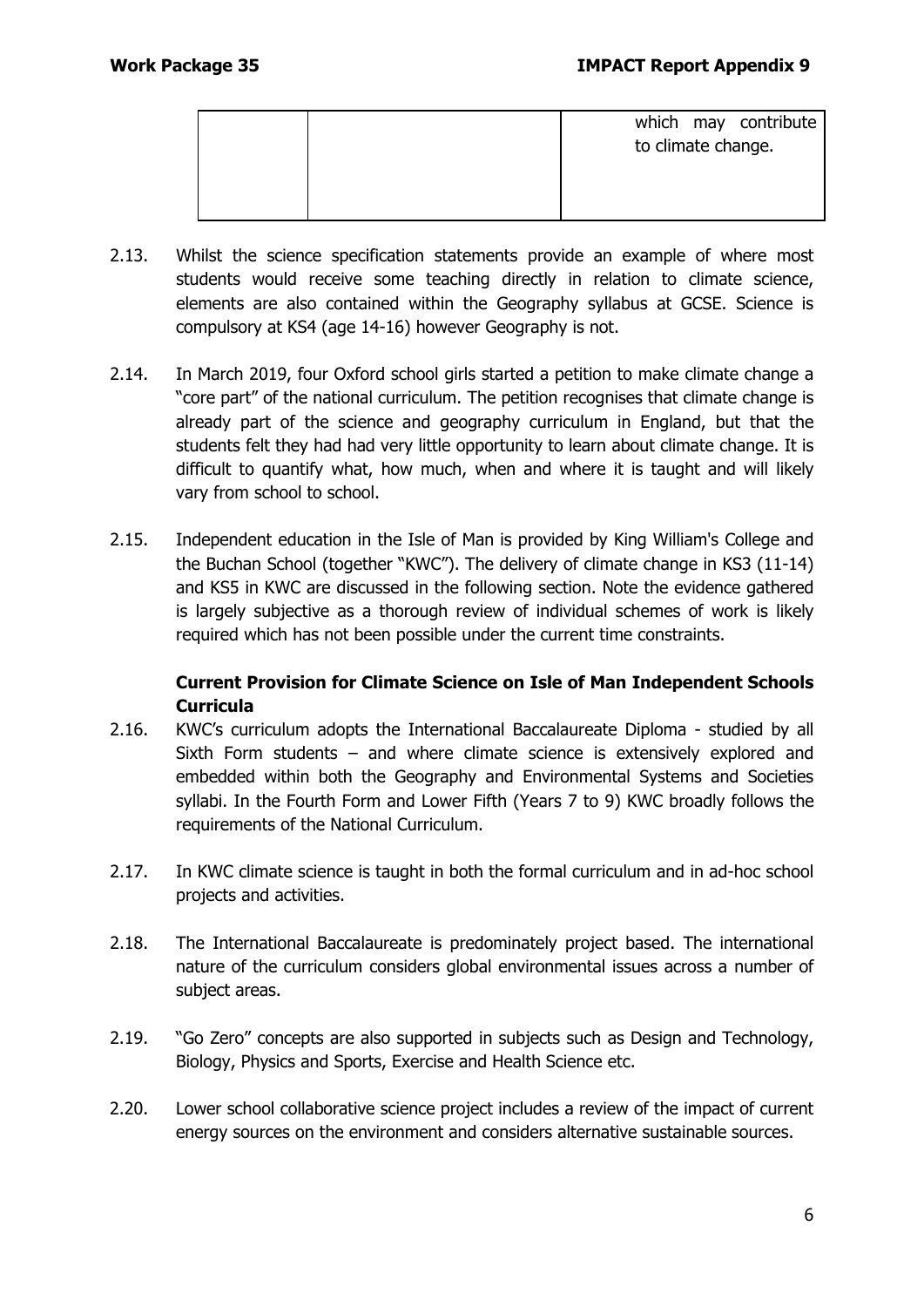- 2.21. Innovative concepts are explored e.g. the use of Design & Technology to create and/or use existing mobile green applications [\(Apps\)](https://www.theguardian.com/environment/green-living-blog/2010/feb/17/top-10-green-iphone-apps) to track an individual's carbon footprint – are raised and discussed with students.
- 2.22. The quality and quantity of climate science teaching within KWC is subjective as individual teachers prepare their own schemes of work to support their delivery of the curriculum subject.
- 2.23. KWC aim to change from the Cambridge iGCSE curriculum to the "Edexel" curriculum/examination board with effect from summer 2021 on the basis that there may be more cross-curriculum integration of topics which may provide a stronger platform to lead into the International Baccalaureate. Schemes of work are therefore currently in the course of being written and, if the Isle of Man Government was to provide some high level direction in areas of climate science teaching, there may be an appetite to enhance/incorporate further climate science provision in student projects.
- 2.24. If specific quidance is provided in the form of, for example, sustainability goals linked to the Isle of Man environment and localised actions with an underlying consistency of message.

#### **Integrating Climate Change in Education at Primary and Secondary Level**

- 2.25. United Nations Institute for Training and Research: as part of its 2011-2013 implementation phase "The One UN Climate Change Learning Partnership" (UNCC:Learn) developed a Resource Guide for Advanced Learning on Integrating Climate Change in Education at Primary and Secondary Level (UN CC:Learn, 2019) .
- 2.26. The UNCC:Learn comprehensive guide provides educational planners and practitioners with a wealth of written resources, training courses and further reading ranging from:
	- how to develop strategies and policies for implementing climate change education in schools;
	- including arguments as to why mainstreaming and scaling up climate risk education should be targeted;
	- good practice with regard to curriculum integration; to
	- guidance to policy makers on how, why and where to adjust educational systems to incorporate climate change learning and foster immediate undertaking that leave educators and learners equipped with skills and knowledge in mitigating and adapting to climate change.
- 2.27. Themes contained within UNCC:Learn are common to The National Centre for Science Education's article [Teaching Climate Change: Best Practice](https://ncse.ngo/teaching-climate-change-best-practices) (Ncse.ngo, 2019) i.e. that in order to both improve and reinforce climate change education its needs to be made: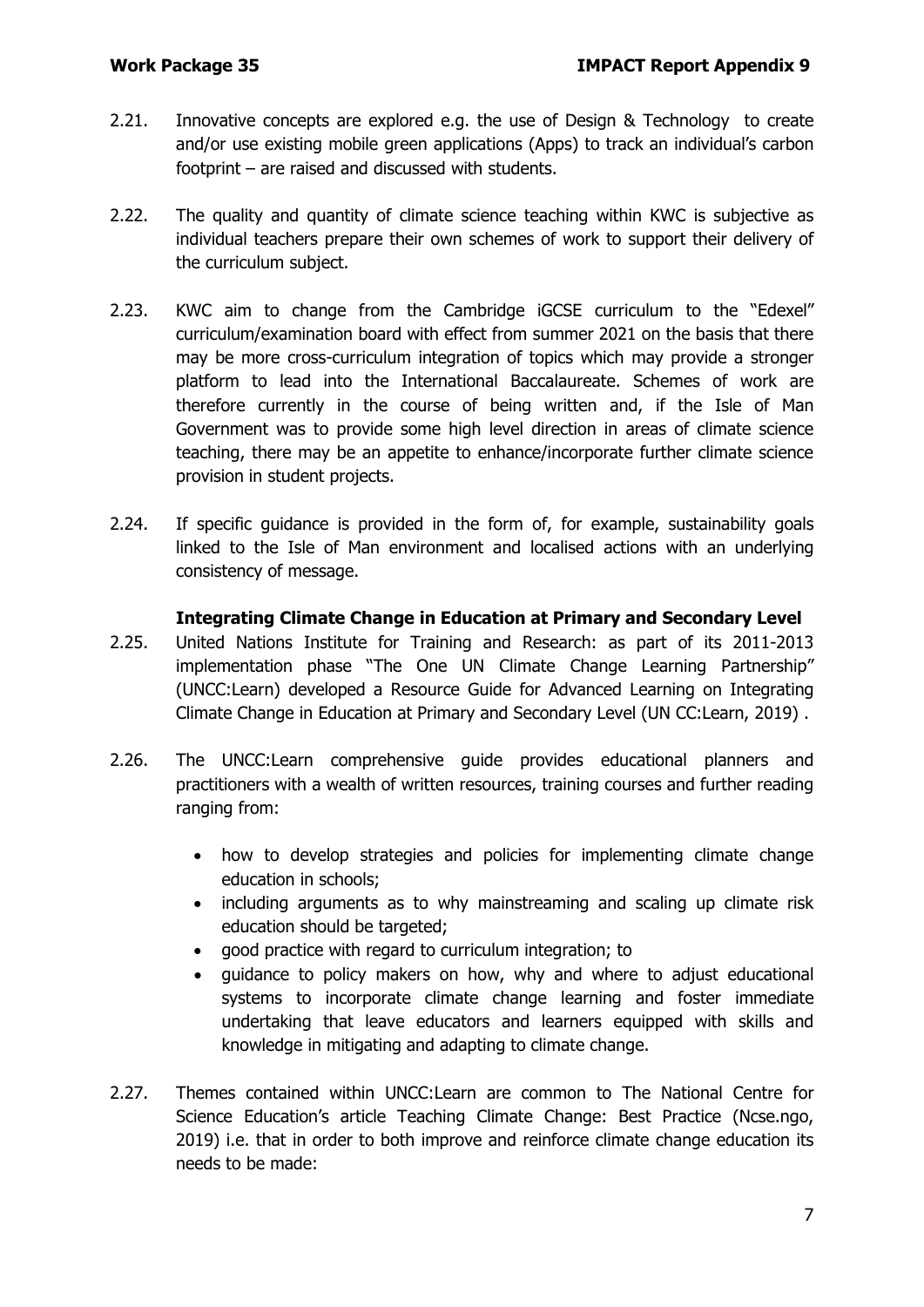- Local;
- Human;
- Pervasive; and
- Hopeful

This is echoed by Allison Anderson in the research article Climate Change Education for Mitigation and Adaptation, in which it states: "the evidence shows that educational interventions are most successful when they focus on local, tangible, and actionable aspects of sustainable development, climate change and environmental education, especially those that can be addressed by individual behaviour." (Anderson, 2012).

- 2.28. UNCC:Learn supports "As in all environmentally focussed education initiatives, climate change education must have a strong place-based local focus." thus incorporating (for example) the Isle of Man's UNESCO Biosphere status into climate science could be just one of many ways Isle of Man schools could adopt this approach.
- 2.29. UNESCO Associated Schools Project Network (ASPnet) published (Sept 2016) [Resources for Education in Climate Change,](https://aspnet.unesco.org/en-us/Documents/Resources%20list_Climate%20Change.pdf) and includes materials from UNESCO and other organisations for both classroom use and for the training of teachers and educators (UNESCO, 2016).
- 2.30. Manx Wildlife Trust ("MWT") already undertake work with Isle of Man schools that is firmly linked to the local environment and helpful to show student show climate change affects their surroundings e.g. Rock Pooling – studies carried out on the thickness of limpet shells due to wave energy; Carbon in eel grass and wetland areas; and Natural Habitats – talks (vary school to school).
- 2.31. In Years 7 to 9 (KS3: age 11-14) there is no external examination requirement therefore evidencing climate science would require individual review of schemes of work. Any adjustments to scheme of work for these year groups would understandably be time consuming; hence where specific purpose projects may be the preferred avenue to embedding climate science concepts and methodologies in Isle of Man secondary schools.
- 2.32. It may be beneficial to encourage climate science in non-timetabled activities with these cohorts, or example in cross-school debates and community engagement.
- 2.33. One area identified where teachers would welcome guidance, and which would inform and underpin consistency of message across Isle of Man schools, is the desire for an Island-wide guidance on actions residents can take to minimise their impact on the environment and climate change. For example: What can be recycled and what should go the energy from waste facility. Some insight into the potential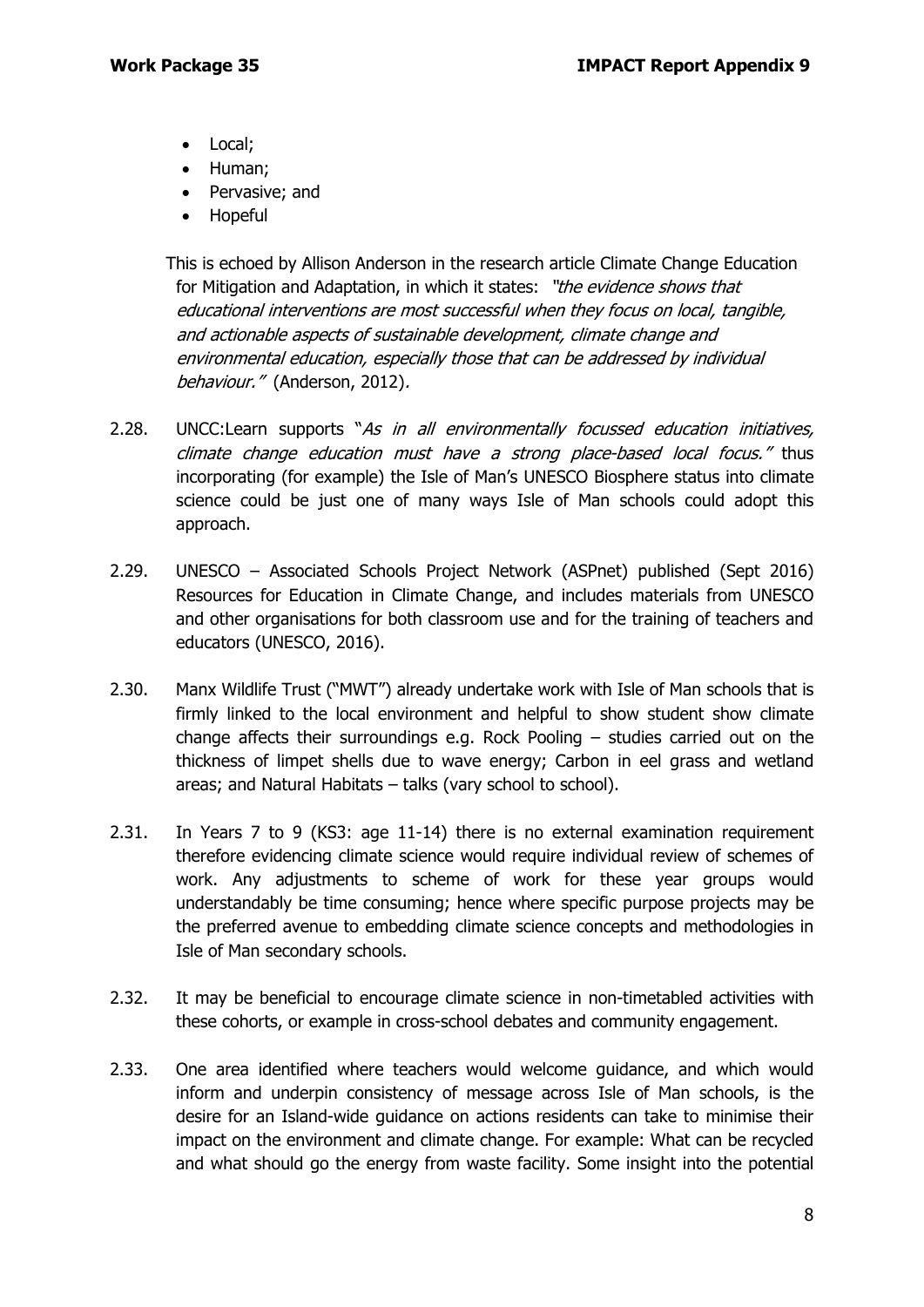energy road map/future for the Isle of Man (which will hopefully follow from the CECTT Action Plan) would also assist climate curriculum.

- 2.34. Similarly, whilst all Isle of Man schools signed up to be "Eco Schools" there are no milestones or measurable actions required – this is something DESC is aware of and planning to remediate in this academic year.
- 2.35. It is important for students to realise that humans can take actions and that not all science is clinical or takes place in a laboratory but is an inherently human endeavour.
- 2.36. Effective outreach is required for students to understand the science in easy to understand language and in a hands-on/visual environment. Isle of Man students are fortunate to have regular access and opportunity to engage with local environmental groups e.g. MWT, One World Centre, Beach Buddies etc.
- 2.37. Bringing the science to life within the fabric of the school/learning environment is also useful e.g. QEII biomass boilers, solar panels, making sustainable clothing etc.
- 2.38. Climate change is a pervasive phenomenon that requires a multidisciplinary approach i.e. permeation across all areas of the curriculum so that it becomes natural and less daunting. For example, not just restricted to science or geography lessons but in home economics (change in food production, supply and diet), PSE (personal and social impact and concerns), language (mass migration), art (changing landscape) etc.
- 2.39. E4L provides flexibility to weave climate science through all elements of teaching however iGCSE appears to confine material to biology and chemistry.
- 2.40. The feeling of hopelessness, panic, anger, fear etc. about climate change has led to the mental health phenomenon known as "Eco-Anxiety" with international news channels including Reuters, BBC etc. dedicating coverage to it in addition to the medical journal ["The Lancet"](https://www.thelancet.com/journals/lanplh/article/PIIS2542-5196(17)30052-9/fulltext). Allaying the emotional impact of learning about climate change it to integrate the science with solutions (Fawbert, 2019).
- 2.41. Increasing pupil concern and climate change awareness drives demand for educators to be increasingly informed in areas of climate science however few educators received formal training about climate science at teacher training college. Simple tools (e.g. the SAME World Edu-kit (Dec 2017) used in Europe to facilitate the inclusion of social and environmental topics in school curricula and raise educator awareness) whilst useful do not address the potential teacher training requirements.

#### **Isle of Man Integration of Climate Science**

2.42. DESC school visits to both Primary and Secondary Schools to further gather information are scheduled to take place between November 2019 and January 2020.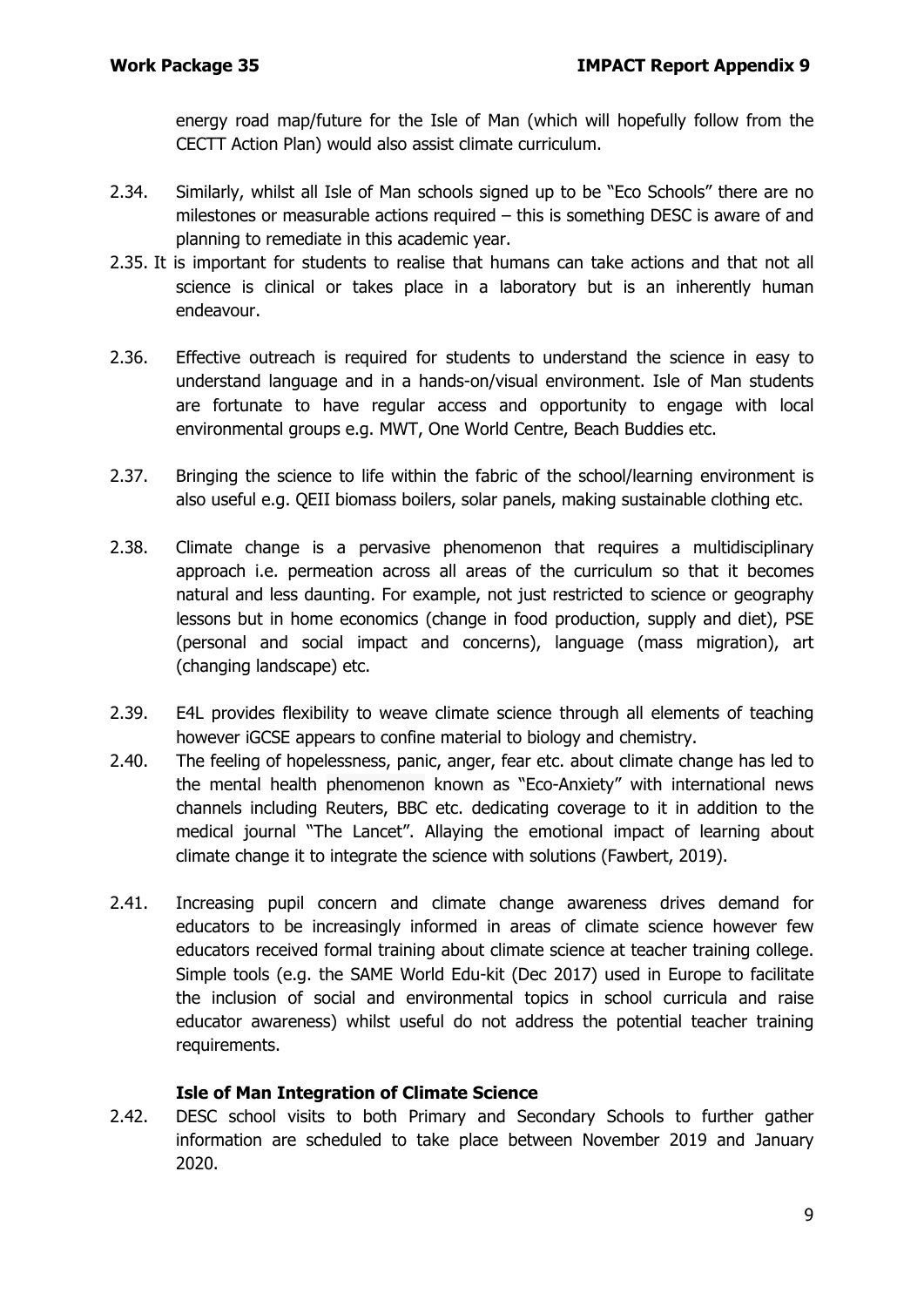- 2.43. DESC have advised that all schools include some element of climate science in their curricula although establishing the detail will take some time.
- 2.44. Schools curricula content are assessed under the DESC's School Self Review and Evaluation [\(SSRE\)](https://www.gov.im/about-the-government/departments/education-sport-and-culture/information-and-publications/s/school-self-review-and-evaluation-ssre/) framework insofar as a school must be able to demonstrate to what extent the curriculum:
	- provides come flexibility and responds to the needs of pupils; and
	- takes into account the context and needs of the Isle of Man global community.

#### **Teacher/Educator Training and Awareness**

- 2.45. As climate science spans multiple disciplines and is a rigorous subject, even in the absence of political and parental interference, cultural or personal values often interfere with acceptance of climate change. In response teachers across the UK are signing up in their hundreds to become UN accredited climate change teachers at their schools.
- 2.46. EduCCate Global, is working with the United Nations to update some of its training material into five free online courses for teachers.
- 2.47. In addition to the UNCC:Learn guide, [Oxfam Education](https://www.oxfam.org.uk/education/resources/climate-challenge-7-11) provides free Climate Challenge resources (aimed at  $7 - 11$  year olds) for use in activities (linking to curricular areas including science, English and geography) to explore the causes and human impacts of climate change, and to consider what action can be taken in response. The materials include tools to investigate the greenhouse effect and analyse carbon footprint date with use of a "consequence wheel" to encourage role play for students to explore how communities are being affected by climate change, responding and adapting to these challenges (Oxfam GB, 2019)

#### **Ongoing Work**

- 2.48. DESC plans to produce, in collaboration with DEFA, Manx Climate Science guidance pdf documents for all schools that are aligned to the UN Sustainable Development Goals ("SDGs"). The aim of the documents is to provide guidance and focus with relation to:
	- areas of importance;
	- facts relevant to Isle of Man;
	- myth-busting methodologies;
	- ensuring Climate Science is taught to a high standard and;
	- ensuring Climate Science and related issues are taught with sensitivity (a sense of hope).
- 2.49. DESC plans to approach all Isle of Man primary and secondary Head teachers by the end of Jan 2020 – through individual school visits - to: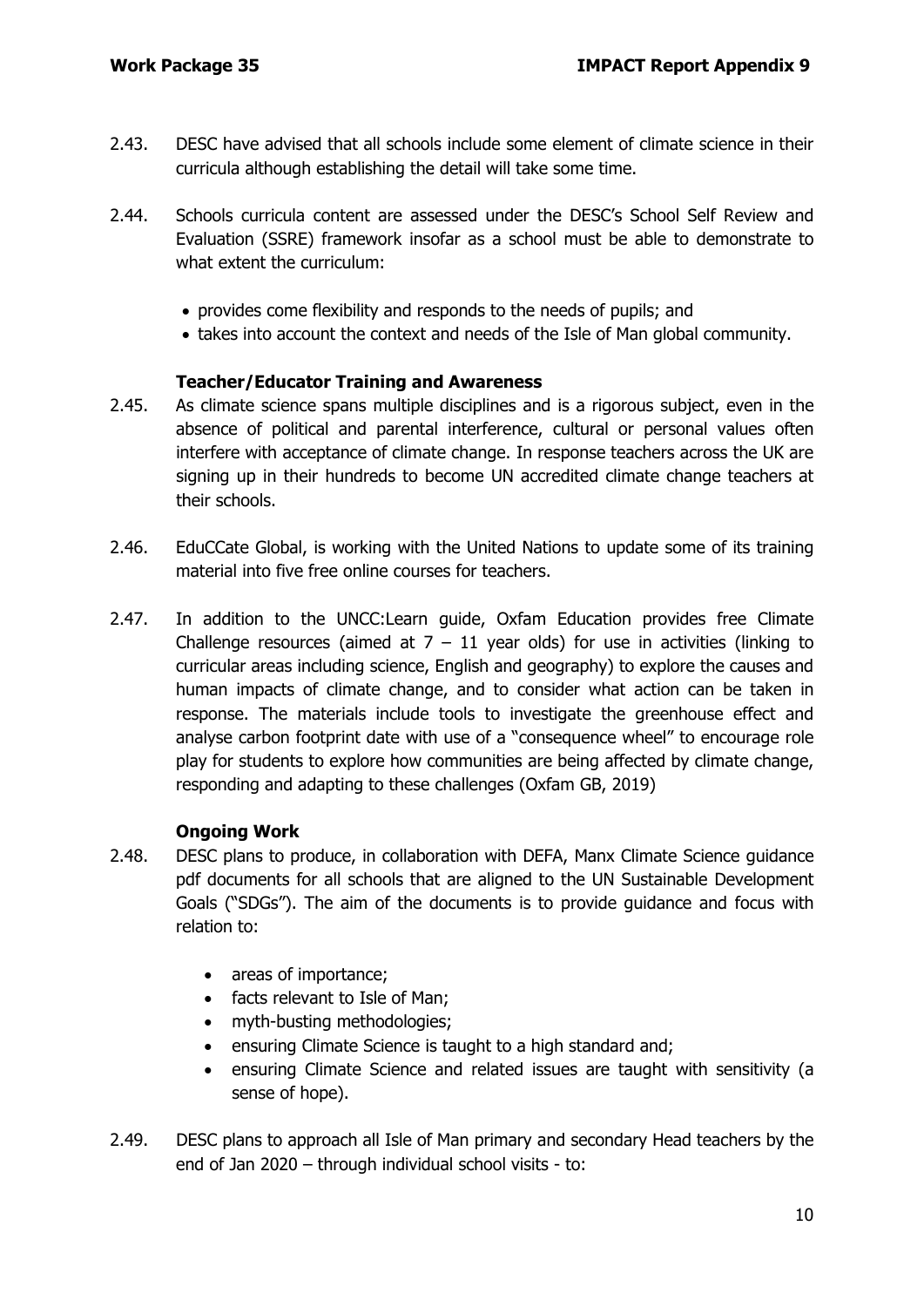- discuss Manx curriculum initiatives;
- encourage registration as an Eco-school;
- discuss inclusion of sustainable development goals (SDGs); and
- how climate science can be covered consistently.
- 2.50. DESC will introduce Isle of Man primary and secondary schools to SDGs and accompanying online resources. Head teachers will not be instructed by DESC to use the online resources explicitly but as point of reference. DESC's aim is for schools to use SDGs as common themes consistent across climate science education.
- 2.51. DESC will also consider the descriptor in the DESC SSRE (School Self Review and Evaluation) toolkit i.e. "the curriculum takes into account the context and needs of the Isle of Man and global community" and how SDGs and climate science can be included in this area.

## **3. REFERENCES**

Anderson, A. (2012). Climate Change Education for Mitigation and Adaptation. Journal of Education for Sustainable Development, 6(2), pp.191-206.

E4l.sch.im. (2019). Responsible and Aware Individuals. [online] Available at: <https://e4l.sch.im/pages/index/view/id/6/Responsible%20and%20Aware%20Individuals> [Accessed 12 Dec. 2019].

Fawbert, D. (2019). Climate change: Are you suffering from 'eco-anxiety'? - BBC Three. [online] BBC Three. Available at: https://www.bbc.co.uk/bbcthree/article/b2e7ee32-ad28- 4ec4-89aa-a8b8c98f95a5 [Accessed 19 Dec. 2019].

Ncse.ngo. (2019). Teaching Climate Change: Best Practices | National Center for Science Education. [online] Available at: https://ncse.ngo/teaching-climate-change-best-practices [Accessed 12 Dec.

2019].

Oxfam GB. (2019). Climate Challenge for 7-11 years | Oxfam Education. [online] Available at: https://www.oxfam.org.uk/education/resources/climate-challenge-7-11 [Accessed 19 Dec. 2019].

UN CC:Learn. (2019). Learning Resources. [online] Available at: <https://www.uncclearn.org/learning-resources> [Accessed 12 Dec. 2019].

UNESCO – Associated Schools Project Network (ASPnet) (2016). Resources for Education on Climate Change. [online] UNESCO. Available at: https://aspnet.unesco.org/enus/Documents/Resources%20list\_Climate%20Change.pdf [Accessed 12 Dec. 2019].